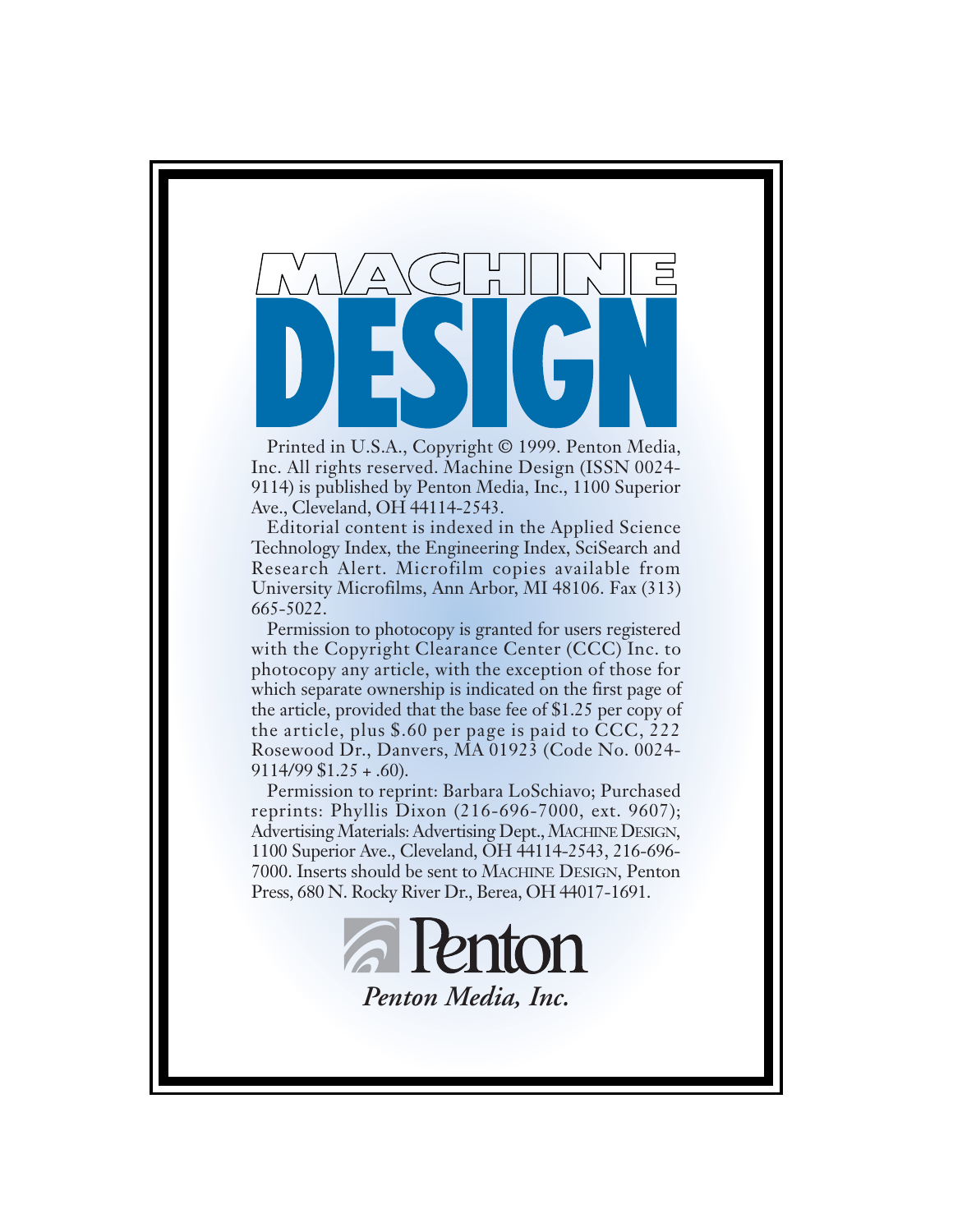# **RAPID PROTOTYPING ACCELERATES THE DESIGN PROCESS**

**G . T h o m a s C la y**

President Z Corp. Somerville, Mass. **P re st o n G . S m it h** Certified Management Consultant

New Product Dynamics Portland, Oreg.

apid prototyping has been a tool in the<br>designer's arsenal for over a decade<br>now, and the technologies behind it<br>have improved greatly. The main im-<br>pact of these technologies, however, has been to apid prototyping has been a tool in the designer's arsenal for over a decade now, and the technologies behind it have improved greatly. The main imreplace traditional modeling techniques in the final stages of product development and the transition to manufacturing. But the greatest potential for 3D modeling lies earlier in the design process where superior designs are conceived and the roots of development delays are put down.

Properly used, rapid prototyping can greatly

*Engineers need to adopt new habits to make the most of rapid prototyping.*

accelerate product development and lead to high-quality, defect-free products. Fortunately, the new generation of rapid prototyping tools, variously known as conceptual modelers, desktop modelers, and 3D printers, are much faster than earlier versions. They lend themselves to use by engineers in office environments.

### **T IG H T E N IN G U P THE FRONT END**

Traditionally, rapid prototyping (RP) has helped engineers shorten the design cycle by letting them make in 2 hr a prototype that would have taken a week without it. Such a savings in time is impressive on a percentage basis, but the week saved is meager compared to the typical 12-month development cycle.

To really save time with RP, managers and engineers need to update the product-development process to reflect the power of next-generation RP tools. And to trim the most time from

> that process, they should examine the slowest parts of it with an eye to applying RP's potential to radically accelerate these activities. Ironically, the biggest opportunity to save time is before most companies even start their clocks — the fuzzy front end prior to concept approval. Few firms are aware of the large amounts of time that slip by unnoticed in that fuzzy front end.

> Many companies conveniently define the conceptual stage out of existence — or more precisely, out of their minds. They simply define the start of a development project as when they have approved a concept. But the internal milestone of concept approval is immaterial to the marketplace and the competition, which start their clocks when the market opportunity arises. There are several ways



166 MACHINE DESIGN MARCH 9, 2000 http:/ / www.machinedesign.com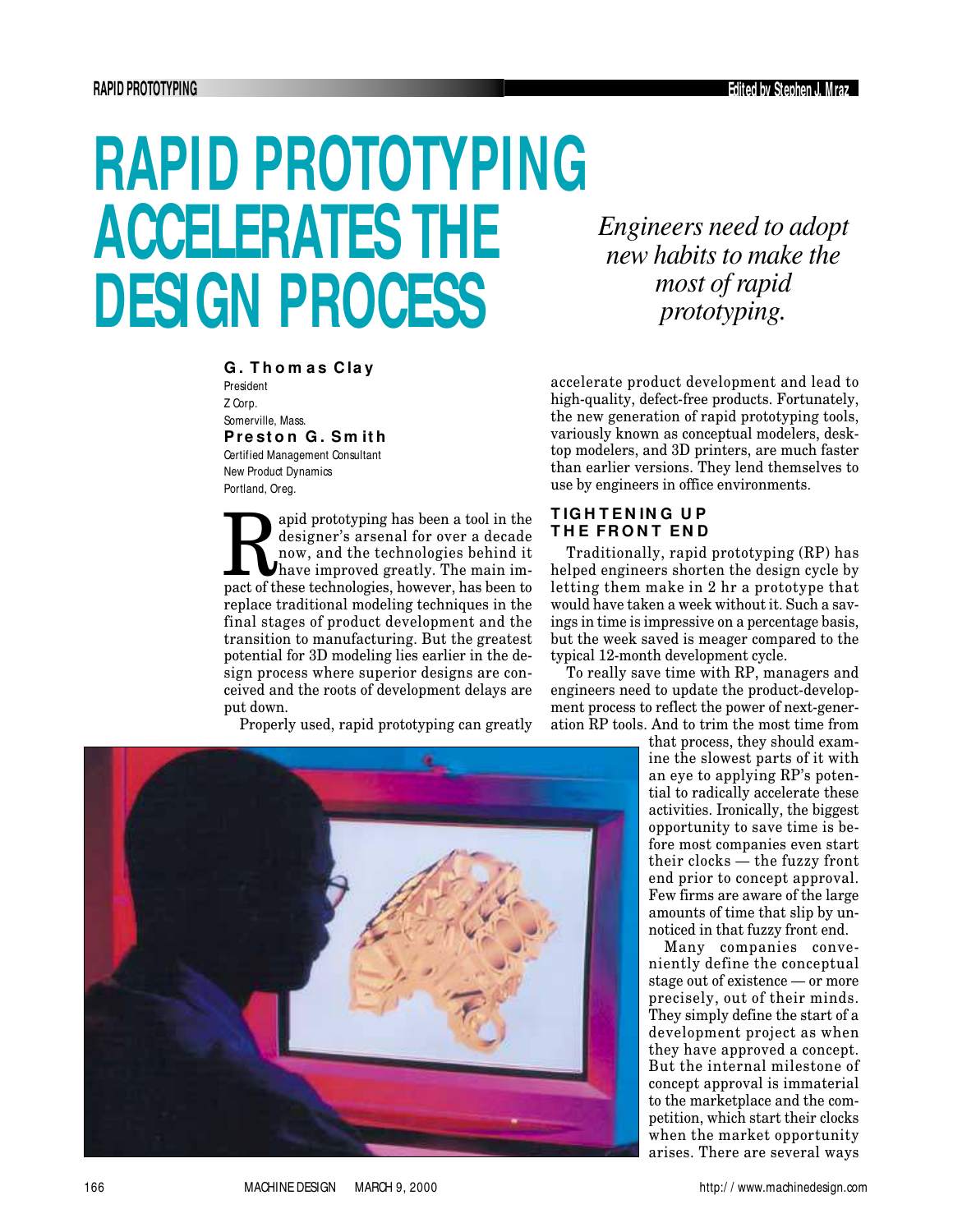#### **RAPID PROTOTYPING**



companies fritter away precious time prior to concept approval.

**Delayed decision making.** Later stages of the design process have well-defined decision points with clear, objective data on which to base decisions. In earlier stages, however, the process and the data are all softer and relevant parties to the discussion may not have a common base of communication. It might not even be clear who the relevant parties are.

**Lack of a common decision-making medium.** Those involved in key decisions — marketers, engineers, manufacturing staff — may not have convenient access to the same, commonly understood product information.

**Lack of communication.** Design processes can wander with too many or too few possibilities being investigated. A sensor company recently found that the different segments of its design team, which are located in different states, were each pursuing ideas subtly incompatible with concepts evolving at the other

sites. After these different branches of development grew apart for several months, the groups had a dramatic shock when two of the three groups were forced to perform substantial redesign to be compatible with the third.

**Lack of consensus.** Those involved in the design process may disagree on which direction to take with a product. In many cases, designers develop strong ideas about which way the product should go. They are often limited to debating relevant advantages based only on CAD drawings and 2D renderings. The relevant arbiter of the discussion, the customer, can't be brought into the discussion to offer input and settle the

issue in a practical way because customers usually don't relate well to drawings or renderings. This leaves the decision process resting solely on personal opinion, which could deadlock the project.

**Changes in direction and rework.** Critical mistakes often survive unnoticed in digital models for weeks and only appear when a project approaches production. One project, for example, was held up for a month when someone finally detected that a late-stage change made to internal components would force a rerouting of the wiring and cause a onemonth delay. This problem existed in the digital data for weeks but was only found when the project went to late-stage modeling. If the rewiring conflict were caught earlier, the delay could have been avoided completely.

Sometimes it's the end customer who finds a mistake late in the process. On a design project for a handheld medical device, the basic grip design was tested by several nurses late in the process. The grip turned out to be extremely uncomfortable if held for several hours, a long but not unusual period of use for the tool. This left the design team to choose between delaying the product release for weeks or going to market with a product that would appeal to only 75% of the target market.

#### **MAKING A DIFFERENCE** WITH PROTOTYPES

Three-dimensional prototypes put engineers, managers, manufacturing staff and marketers on equal footing in evaluating designs. All the interested parties can see, touch, and handle the design, just as the ultimate customers will.

Some companies take the extra step of including end users in the process by using prototypes. One product developer, for example, prototyped 12 different concepts of a handheld device in one day then convened a test panel of likely users to evaluate the design. They identi-

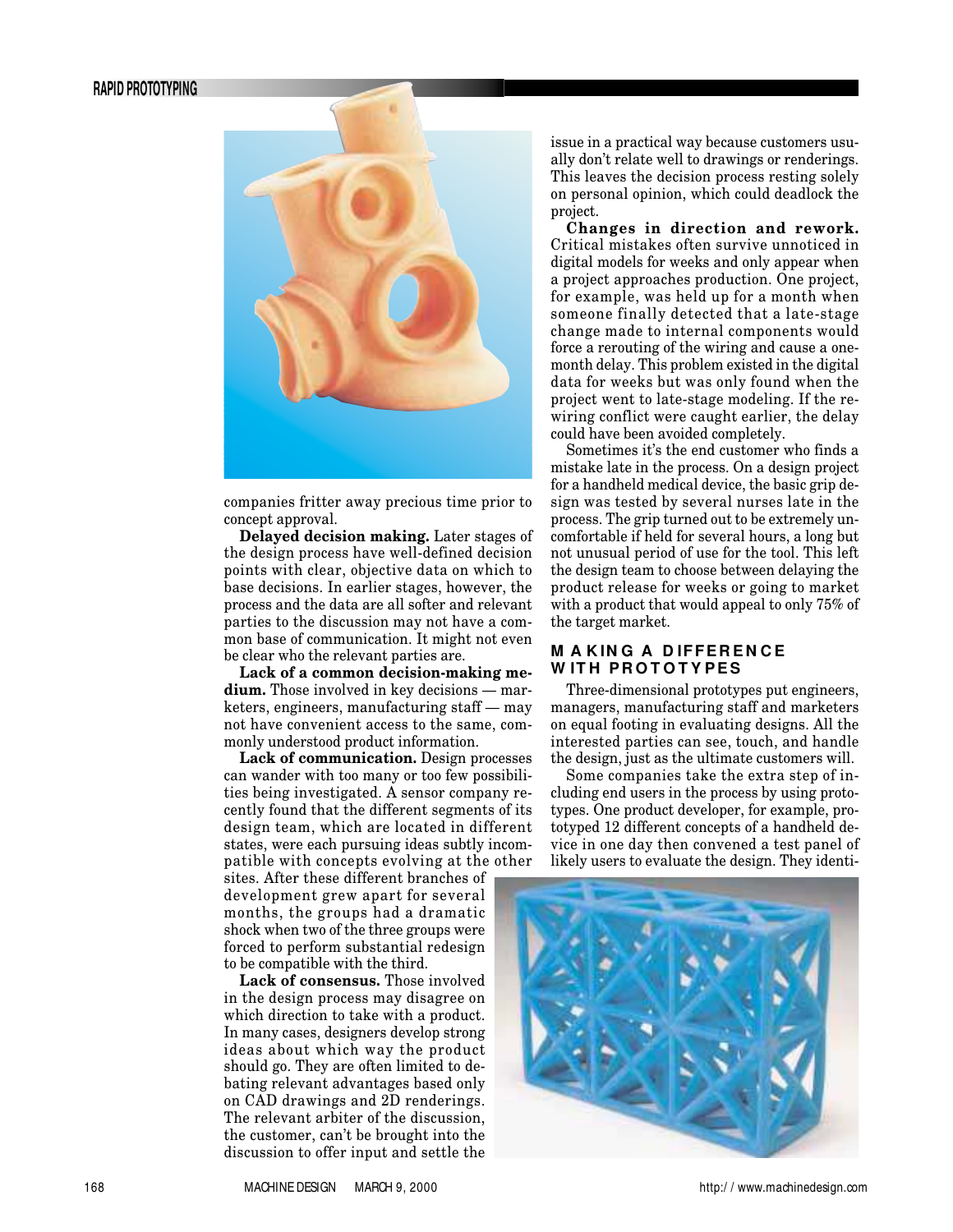

fied the best features from each, and the company quickly created a hybrid that captured them.

Prototypes also clarify communication, spanning distances and disciplines. For example, Graco Children's Products, a leading manufacturer of child-safety products, uses RP to communicate between its design facility in Pennsylvania and its production facility in China. A leading automotive company uses RP to communicate between engine designers and the foundry.

Adidas uses concept models to rapidly create new sole designs and then immediately broadcast these models around the world to sister fa-



cilities. They e-mail CAD data and prototypes are "printed" at the remote sites, creating a "3D fax" capability.

Prototypes are also effective project-management tools. On a recent project, a sensor design company produced prototypes after each design iteration. They sent copies to the marketers, management, and a focus group of end users several times each month. This let designers stay close to the customers' needs while letting managers closely monitor the project's progress. Management and marketing met to review options and establish a given direction for designers, along with goals for the next review. Regardless of technical training or access to specific hardware, each member of this design effort had the same information at the same time in the form of the 3D prototype.

Prototypes also are handy at design reviews. The prototype need not embody all of the product's final qualities; it is only important the model convey information clearly. At a recent design review for a component on an upcoming Mars lander, for example, a working prototype quickly drew attention to problem areas such as a piece not thick enough to survive the landing impact.

Other companies, like ExpressCAD, a design services firm, use RP to force a project along. In one instance, ExpressCAD used RP to go from initial concept for a skateboard wheel assembly to finished parts in just 10 days. They placed themselves on the regimen of a model a day, and at the end of each day, new models were delivered to the client. The client sent back their reactions and gave ExpressCAD an idea of where to focus the next day's activities.

Most companies can't see final designs in product form until tooling is produced. New concept-stage RP technologies can provide dozens of snapshot views of the final product at a fraction of the time and cost of traditional RP systems. This lets designers watch as the product evolves and lets them take more chances and be more creative as less time, effort, and ego are invested in each model.

For example, engineers at Giostyle, a European housewares manufacturer, use RP to fully explore a wider range of possibilities. "Many other companies are trying to reach the same customers we are, and some have far lower labor costs. If we are to succeed, we must give the customer products that are clearly better and to do so we must be more daring than the rest. Concept modeling helps us do that," says a company spokesperson.

A major company in the handheld communications market also uses RP to accelerate creativity. Rather than following the normal practice of prototyping only until the major design